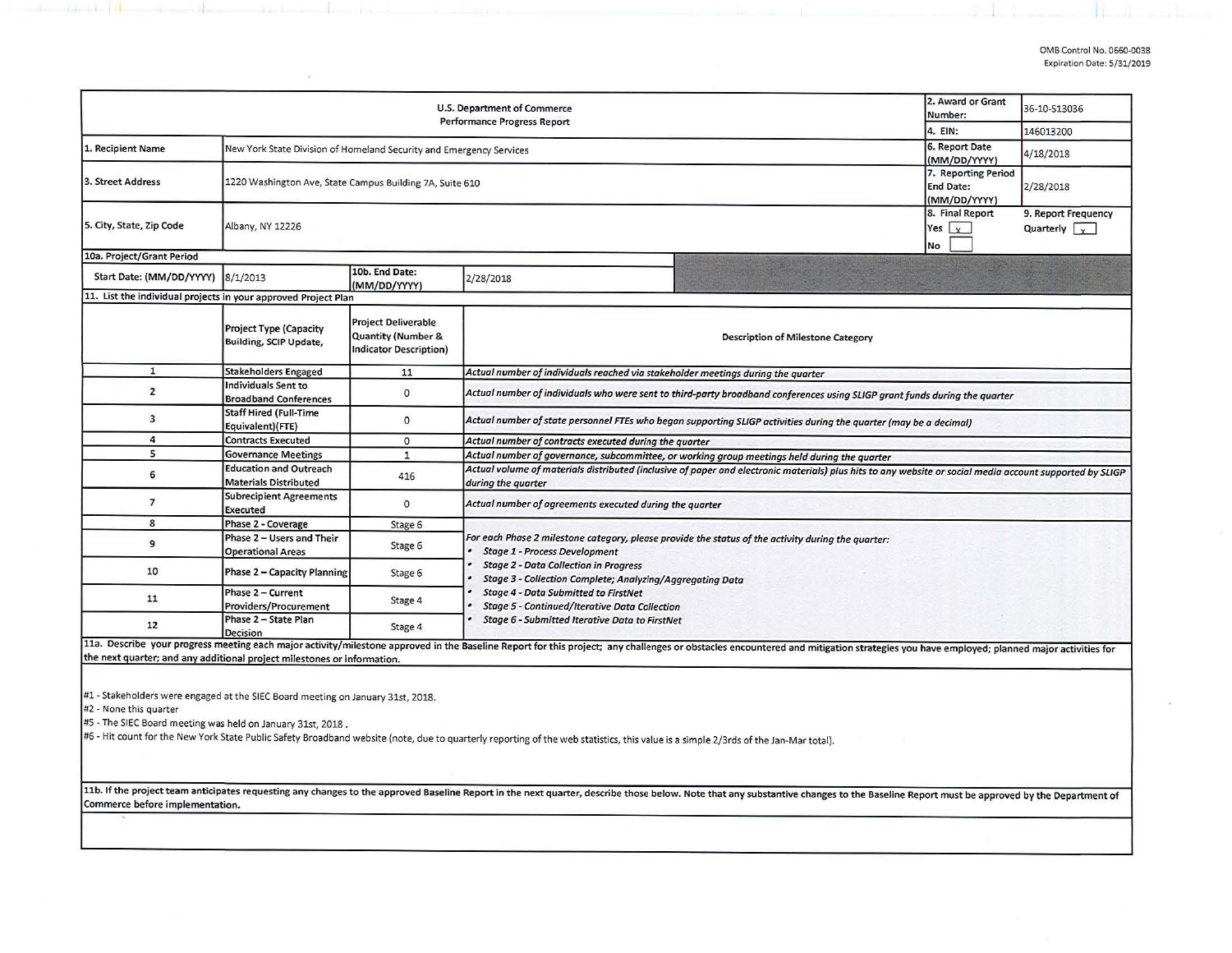11c. Provide any other information that would be useful to NTIA as it assesses this project's progress.

11d. Describe any success stories or best practices you have identified. Please be as specific as possible.

12. Personnel

the third of the bill and the complete

12a. If the project is not fully staffed, describe how any lack of staffing may impact the project's time line and when the project will be fully staffed.

Note that the FTE% reflects actual percentage of hours spent working on SLIGP during this quarter. The SWIC left the agency in Q12 and a new one started in Q13. The SPOC is not tracked here. The senior administrative assis State GIS program office has restructed their teams and no specific person is expected to work on SLIGP requests, rather it will be assigned to an individual from the office as each request comes in.

| 12b. Staffing Table - Please include all staff that have contributed time to the project. Please do not remove individuals from this table.                                                                                    |                                       |                                                                                               |                                                |                                         |                               |                   |                                   |                                         |                                          |
|--------------------------------------------------------------------------------------------------------------------------------------------------------------------------------------------------------------------------------|---------------------------------------|-----------------------------------------------------------------------------------------------|------------------------------------------------|-----------------------------------------|-------------------------------|-------------------|-----------------------------------|-----------------------------------------|------------------------------------------|
| Job Title                                                                                                                                                                                                                      | FTE%                                  |                                                                                               | Project (s) Assigned                           |                                         |                               |                   |                                   |                                         |                                          |
| <b>SWIC &amp; OIEC Director</b>                                                                                                                                                                                                | 8.15%                                 |                                                                                               | Overall SLIGP and policy oversight and liasion |                                         |                               |                   |                                   |                                         |                                          |
| Radio Engineer #1                                                                                                                                                                                                              | 19.93%                                |                                                                                               | SLIGP/State FirstNet primary                   |                                         |                               |                   |                                   |                                         |                                          |
| Radio Engineer #2                                                                                                                                                                                                              | 0.89%                                 | Support SLIGP and FirstNet Activities                                                         |                                                |                                         |                               |                   |                                   |                                         | <b>Continues Work</b>                    |
| Agency Budget Analyst                                                                                                                                                                                                          | 5.19%                                 | Supports communications office budget/fiscal. Assists in preparation of SLIGP budget reports. |                                                |                                         |                               |                   |                                   | <b>Continues Work</b>                   |                                          |
| Senior Adminstrative Analyst                                                                                                                                                                                                   | 0.00%                                 | Supports office activities, including the interop board and its working groups                |                                                |                                         |                               |                   |                                   | Continues Work (none<br>this quarter)   |                                          |
| Senior Administrative Assistant                                                                                                                                                                                                | $\mathbf{0}$                          | Support office outreach and project management efforts.                                       |                                                |                                         |                               |                   |                                   |                                         | <b>Employee Retired</b>                  |
| Information Tech Specialist 5<br>(GIS)                                                                                                                                                                                         | $\Omega$                              | Supervises GIS staff, provides overall GIS liasion effort on data collection and mapping      |                                                |                                         |                               |                   |                                   |                                         | No longer working on<br>project          |
| ITS Specialist II (GIS)                                                                                                                                                                                                        | $\mathbf{0}$                          | Performs GIS work related to data collection and mapping                                      |                                                |                                         |                               |                   |                                   |                                         | No longer working on<br>project          |
| Assistant Director, OIEC                                                                                                                                                                                                       | 1.04%                                 | Assistant OIEC director. Works for the SWIC and provides operational and policy oversight     |                                                |                                         |                               |                   |                                   |                                         | Continues Work                           |
| <b>Excelsior Fellow</b>                                                                                                                                                                                                        | 0.15%                                 | DHSES Counsel's Office representive (legal)                                                   |                                                |                                         |                               |                   |                                   |                                         | Continues Work                           |
| 13. Subcontracts (Vendors and/or Subrecipients)                                                                                                                                                                                |                                       |                                                                                               |                                                |                                         |                               |                   |                                   |                                         |                                          |
| 13a. Subcontracts Table - Include all subcontractors. The totals from this table must equal the "Subcontracts Total" in Question 14f.                                                                                          |                                       |                                                                                               |                                                |                                         |                               |                   |                                   |                                         |                                          |
| Name                                                                                                                                                                                                                           | <b>Subcontract Purpose</b>            |                                                                                               | Type<br>(Vendor/Subrec.)                       | RFP/RFQ Issued (Y/N)                    | Contract<br>Executed<br>(Y/N) | <b>Start Date</b> | <b>End Date</b>                   | <b>Total Federal Funds</b><br>Allocated | <b>Total Matching Funds</b><br>Allocated |
| New York State Technology<br><b>Enterprise Corporation</b><br>(NYSTEC)                                                                                                                                                         | Outreach, project management, support |                                                                                               | Vendor                                         | Not needed (existing<br>State contract) | Y                             | 8/1/2013          | 02/28/2018 (no-cost<br>extension) | \$2,013,960.00                          | \$0.00                                   |
| 13b. Describe any challenges encountered with vendors and/or subrecipients.                                                                                                                                                    |                                       |                                                                                               |                                                |                                         |                               |                   |                                   |                                         |                                          |
| No challenges at this time. NYSTEC contract was reissued (at no increase in cost) to account for the new SLIGP end date and new OGS centralized contract. Then since SLIGP was extended to 2/28/18, we processed a one month n |                                       |                                                                                               |                                                |                                         |                               |                   |                                   |                                         |                                          |

extension to the NYSTEC contract.